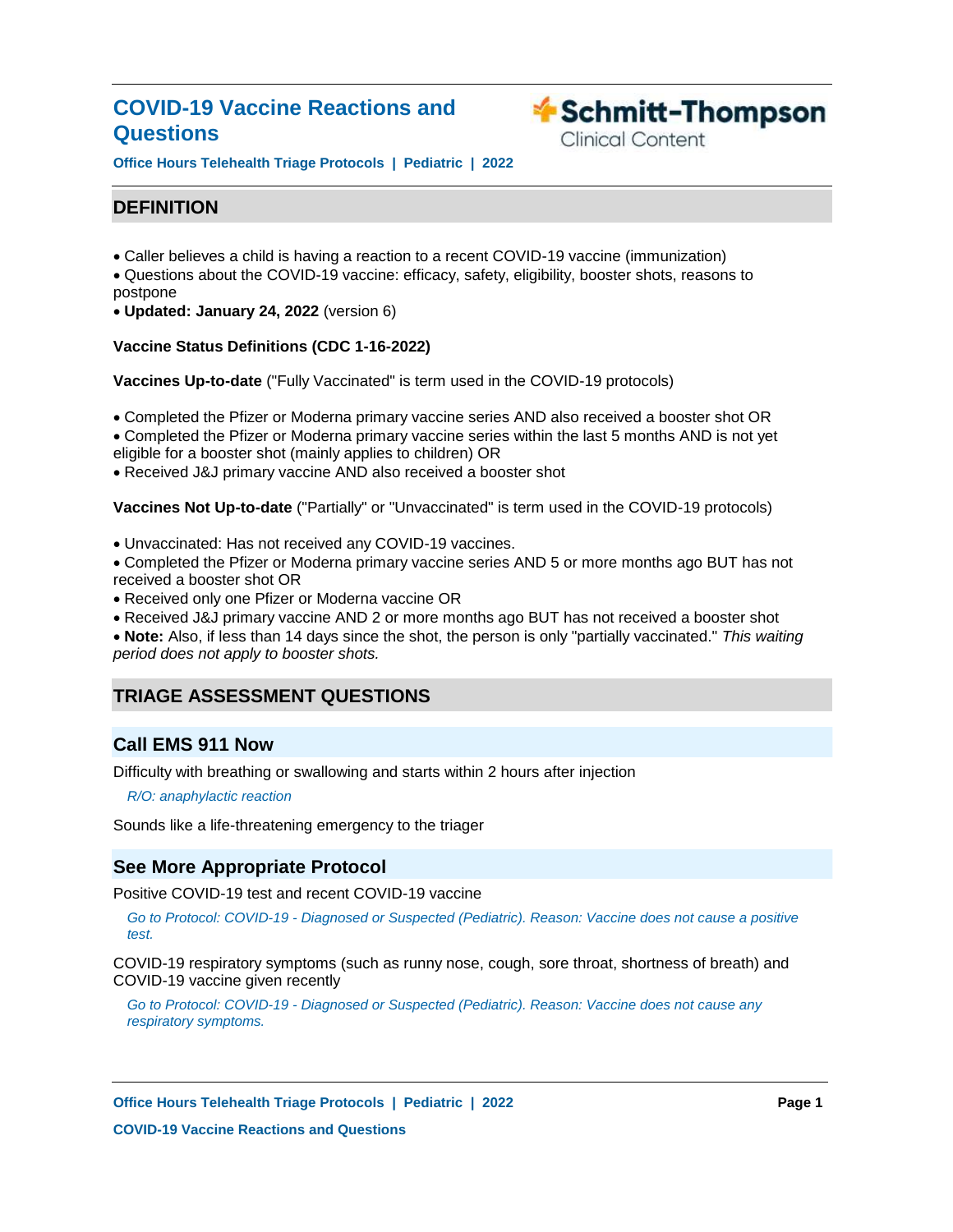COVID-19 exposure (close contact) with NO symptoms and recent COVID-19 vaccine

*Go to Protocol: COVID-19 - Exposure (Pediatric)*

Fever starts 2 or more days after the shot with no signs of cellulitis and possible exposure to COVID-19

*Go to Protocol: COVID-19 Diagnosed or Suspected (Pediatric). Reason: Late-onset fever not caused by vaccine.*

Reactions or questions about other vaccines

*Go to Protocol: Immunization Reactions (Pediatric)*

# **Go to ED/UCC Now (or to Office with PCP Approval)**

Recent COVID-19 vaccination with any chest pain, trouble breathing and/or change in heartbeat

*R/O: myocarditis; usually starts within 1 week of vaccination*

Sounds like a severe, unusual SYSTEMIC reaction to the triager

*R/O: mycodarditis, blood clot*

Child sounds very sick or weak to the triager (Exception: severe local reaction)

*Reason: serious complication suspected*

# **Go to Office Now**

Fever > 105 F (40.6 C)

*R/O: severe reaction*

# **Discuss With PCP and Callback by Nurse within 1 Hour**

Fever and weak immune system (sickle cell disease, HIV, splenectomy, chemotherapy, organ transplant, chronic oral steroids, etc)

*Reason: PCP will decide if vaccine-related fever or needs to be seen*

# **See in Office Today**

Over 3 days since shot and general symptoms (such as muscle aches, headache, fussiness, chills) are getting worse

*R/O: unrelated cause*

Over 3 days since shot and redness at the injection site is very painful

*R/O: low-grade infection or COVID arm*

Fever present > 3 days

*R/O: bacterial superinfection*

### **See in Office Today or Tomorrow**

Over 3 days since shot and redness is larger than 4 inches (10 cm)

*R/O: low-grade infection or COVID arm*

# **See in Office Within 3 Days**

Pain and redness at the injection site lasts > 7 days

Lymph node swelling in armpit (on side of vaccine) lasts > 3 weeks

**Office Hours Telehealth Triage Protocols | Pediatric | 2022 Page 2 COVID-19 Vaccine Reactions and Questions**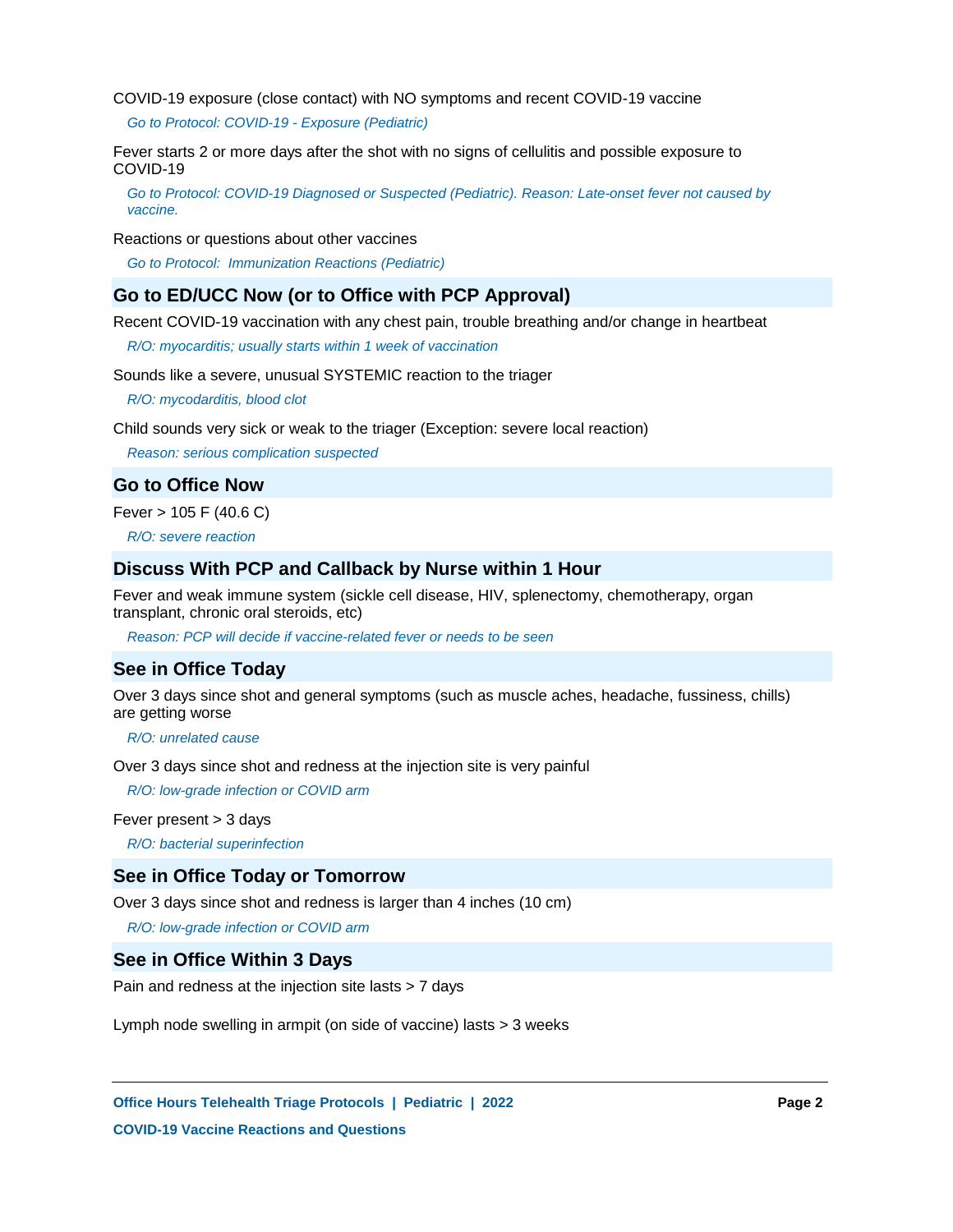Triager thinks child needs to be seen for non-urgent acute problem

Caller wants child seen for non-urgent problem

# **Home Care**

COVID-19 normal vaccine reactions: LOCAL reactions (pain, swelling, redness) and normal SYSTEMIC reactions (fever, chills, feeling tired, muscle aches, headache, etc)

COVID-19 vaccine, answers to common questions

# **HOME CARE ADVICE**

### **COVID-19 Normal Vaccine Reactions**

#### **Reassurance and Education - Normal Reactions:** 1.

- Vaccines protect us against serious diseases.
- Having some temporary symptoms from the shot is normal.

• The symptoms mean the vaccine is working. They mean your immune system is building

- antibodies against the vaccine. The antibodies will protect you against the real disease.
- These brief side effects do not cause any risks to your health.

There is no need to see your doctor for normal reactions, such as pain, swelling, redness or fever.

#### **COVID-19 Vaccine - Common Harmless Injection Site Reactions:** 2.

- In children, the side effects are similar to those seen in adults.
- Pain and tenderness start within 8 hours (90% of patients).
- Swelling (10%) or skin redness (5%).
- A lymph node in the armpit on that side may become tender and swollen.
- Local symptoms usually last 1 to 3 days.

#### **COVID-19 Vaccine - Common Harmless Systemic (Whole Body) Reactions:** 3.

- Fever (15%) and chills (40%)
- Fatigue and extreme tiredness (70%)
- Muscle aches (50%) and headaches (60%).
- Other brief side effects are decreased appetite, nausea, dizziness and increased sleep.
- General symptoms start at about 12 24 hours.
- They usually last 1 day, sometimes 2.

#### **COVID-19 Vaccine Reactions:** 4.

**Vaccines with 2 doses.** Symptoms are more frequent after the 2nd vaccine. The above percentages are for the 2nd dose.

- **Vaccines with one dose.** Side effects were the same type, but a little less frequent.
- **Booster Shots.** Side effects much the same.

The vaccine does not cause any respiratory symptoms such as cough, runny nose, sore throat or shortness of breath.

• It is impossible to get COVID-19 from the vaccine. Reason: there is no live COVID-19 virus in the vaccine.

A serious allergic reaction is very rare. It usually occurs within 20 minutes after the shot.

#### **Vaccine Injection Site Reactions - Treatment:** 5.

Some pain, redness and swelling at the injection site is NORMAL. It means the vaccine is working. Redness does not mean there's any infection.

**Heat:** For redness and pain, apply a heating pad or a warm wet washcloth to the area for up to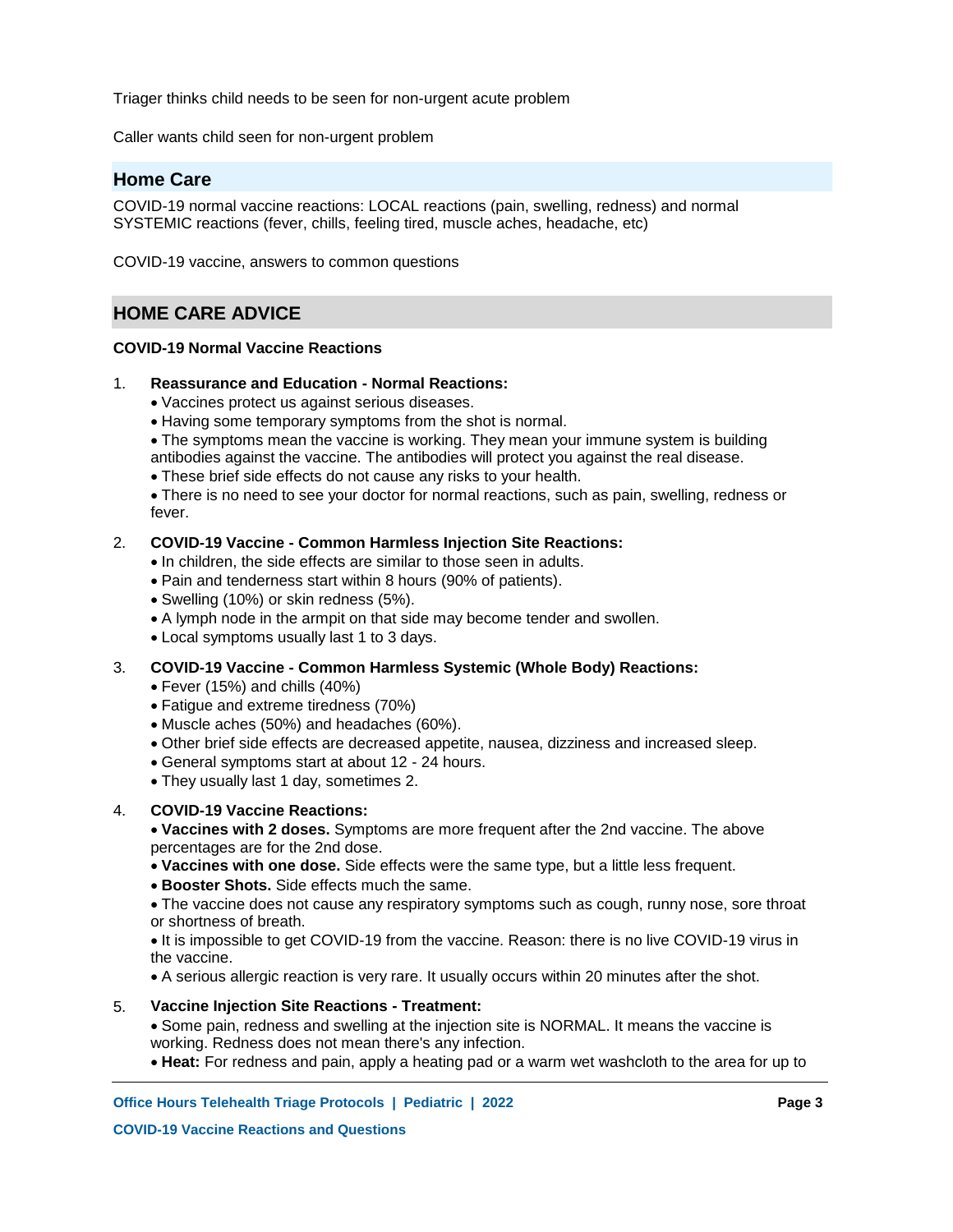20 minutes. Repeat as needed. Reason: will increase blood flow to the area.

Exception: can use a cold pack if your PCP recommends it, but only on the day of the shot.

**Massage:** Gently massage the injection site during the first few days. Do so several times a day.

**NO Pain Medicine:** Try not to give any pain medicines for local reactions. Reason: pain medicines may reduce the body's normal immune response. Use local heat instead. The local pain rarely becomes bad. If pain medicine is needed, acetaminophen is preferred. (See Dosage table)

**Hives at Injection Site**: If very itchy, can apply a 1% hydrocortisone cream OTC twice daily as needed.

#### **Fever with Vaccines - Treatment:** 6.

Fever with vaccines is NORMAL, harmless and probably beneficial. Reason: Fever speeds up your body's immune system.

Fever with most vaccines begins within 12 hours and lasts 1 or 2 days.

For low grade fevers 100-102 F (37.8 to 39 C), do not give fever medicines. Reason: research has shown these meds may reduce the body's normal immune response.

For fever above 102 F (39 C), can give medicine for discomfort if needed. Acetaminophen is preferred (See Dosage table).

**Fluids.** Encourage cool fluids in unlimited amounts. Reason: prevent dehydration. Fluids can also lower high fevers.

**Clothing.** Dress in normal clothing. For shivering or chills, use a blanket until it stops.

#### **Systemic (Whole Body) Symptoms from the Vaccine - Treatment:** 7.

General symptoms usually start about 12 to 24 hours after the shot. They mean the immune system is turned on and doing its job.

- General symptoms of feeling sick usually only last for one day, sometimes 2.
- Follow the tips below to help your child feel better.

*Tiredness*: Encourage your child to rest or even sleep. Reason: The body needs all its energy going towards building antibodies against the vaccine. If we rest, the symptoms may pass sooner.

*Poor appetite or even nausea*: Drink extra fluids. Stay well hydrated. Reason: Good hydration keeps the body working at peak performance.

- *Chills:* Wrap your child in a blanket. Reason: Warmth speeds up blood flow.
- *Muscle aches:* Take a warm bath or shower.
- *Fussiness:* Younger children may be more fussy than normal. They need extra holding and comforting.

#### **COVID Arm - Rare Normal Reaction:** 8.

A few people get a large red blotchy rash at the injection site. It's called "COVID arm" and is harmless. Incidence: less than 1 per 100 people.

• Size: The red rash can be 2 to 4 inches (5 to 10 cm) wide. This is larger than normally seen with most vaccines.

Location: Around the upper arm injection site. Sometimes the rash is largest below the injection site.

- Onset: Starts 3 to 14 days (average 8 days) after the vaccine.
- Symptoms: rash often feels itchy. Any tenderness (pain to touch) is usually mild.
- Duration: usually goes away in about a week. Sometimes it looks pink for another week.
- Outcome: No complications or long-term problems.

Cause: harmless local immune reaction to the vaccine. Happens mainly with Moderna vaccine, rarely with Pfizer vaccine.

Future vaccines: Safe to receive future vaccines and boosters. With second shot, symptoms start sooner. They can be the same or milder.

9. **Call Back If**: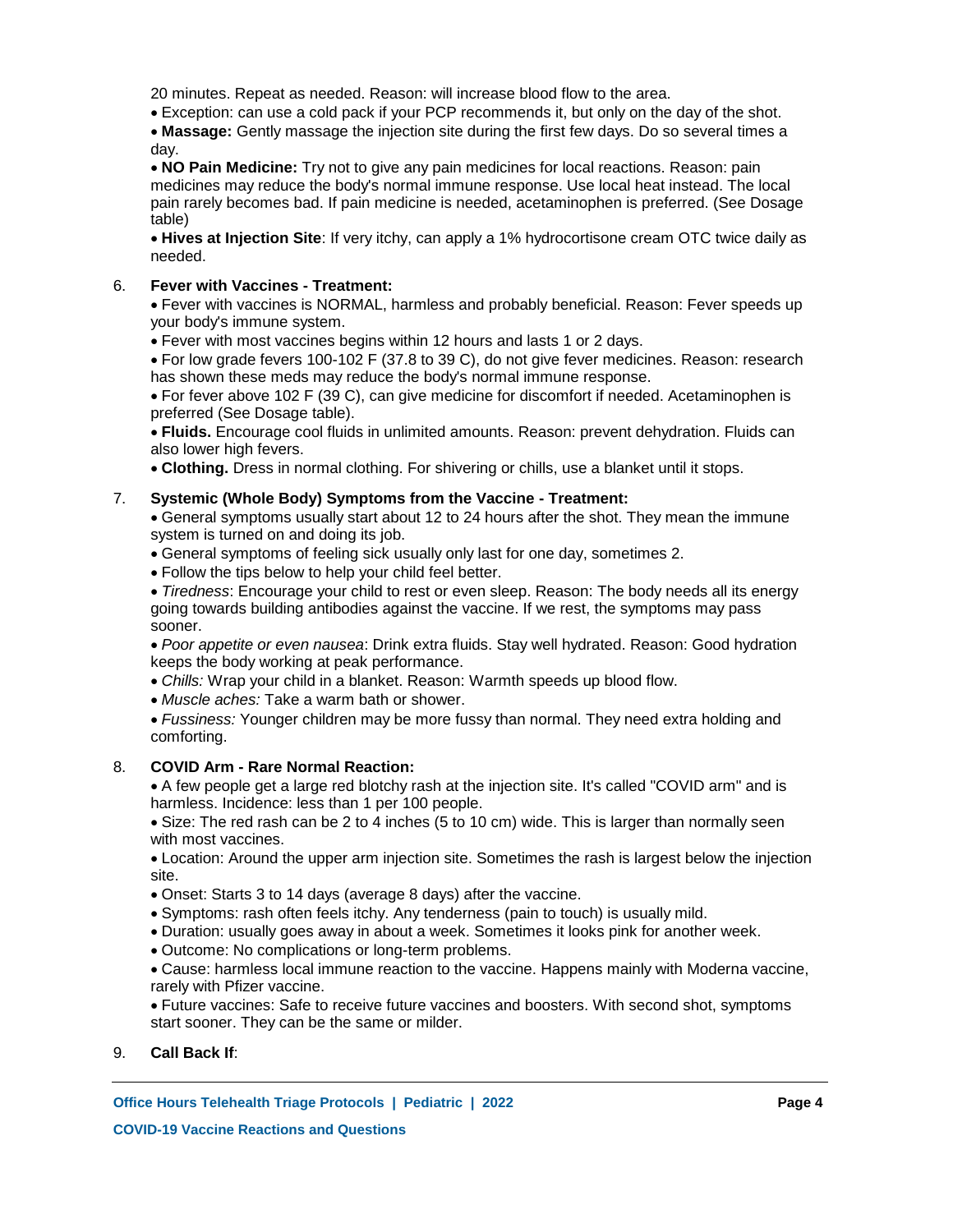- Fever lasts over 3 days
- Redness becomes larger than 4 inches (10 cm) after 3 days
- Redness after 3 days becomes very painful to touch
- Your child becomes worse

### **COVID-19 Vaccine Answers to Common Questions**

#### **COVID-19 Vaccines - Efficacy Questions:** 1.

**Vaccine Efficacy:** All the vaccines approved by the FDA for use in the US are highly effective at preventing COVID-19. The protection against getting the new variants has gone down some, but most people have mild symptoms or none if they get infected. The vaccines continue to prevent serious symptoms, complications and the need for hospital or ICU admission, even for the variants. They are much more effective than flu vaccines.

**Other Major Benefits:** Vaccines also prevent the rare serious delayed onset complications from COVID-19 infections that can occur in some unlucky people. One example is multisystem inflammatory syndrome in children (also called MIS-C). Another is "long hauler" symptoms (such as brain fog or chronic breathing problems). Key: Vaccines prevent death from COVID-19 infections.

**Vaccines and Normal Life:** Having almost everyone vaccinated is the only way we can get back to normal. Normal means no masks, open schools, safe to travel, safe to visit grandparents, less mental health crisis and no deaths from COVID-19.

**Best Vaccine:** Any vaccine approved by the FDA is highly effective and safe. Get the first one that becomes available to you. They will protect you and your family.

#### **COVID-19 Vaccines - Protection and Booster Shot Questions:** 2.

**Start of Vaccine Protection:** Full protection is reached about 2 weeks after you complete the vaccine series.

**Duration of Vaccine Protection:** Research data has confirmed that protection is still high at 6 months after completing the vaccine series. Experts predict the protection may last for 12 months or longer from boosters, but we need to wait for more data.

**COVID-19 Primary Vaccine Series:** CDC recommends the COVID-19 vaccine primary series for all children age 5 and older.

**Booster Shot Indications:** CDC recommends for every one age 12 and older. Experts predict we may need them yearly, just like flu vaccine booster shots.

**Timing of the Booster Shot:** For Pfizer or Moderna vaccines, a booster shot for those 12 and older is needed if 5 or more months have passed after the first ones. For Johnson and Johnson vaccine, a booster shot is needed 2 or more months after the first one.

**COVID-19 Variants and Vaccine Protection:** For now, the current vaccines protect against the current variants in the US. The vaccinated person usually does not get infected. If they do, they develop either a mild illness or an asymptomatic infection. They are protected against serious symptoms and any complications. By contrast, natural immunity does not protect against some of the variants.

**Breakthrough cases** are COVID-19 infections that bypass vaccine protection. They are more common with new variants. Many do not cause any symptoms. Some get mild symptoms. The vaccine prevents almost all hospital admissions and deaths.

**Quarantine after Exposure:** If you are up-to-date on your COVID-19 vaccines, you do not have to quarantine after close contact with a COVID-19 infected person. However, fully vaccinated people should get tested 5 days after an exposure to COVID-19. You should also wear a mask for 10 days when you are around other people.

#### **COVID-19 Vaccine Safety and Rare Side Effects Questions:** 3.

**Vaccine Safety:** Very safe. Most people get a sore arm for a few days. About half get some general symptoms for about 24 hours, such as feeling tired and achy. A smaller number have a fever. These are the normal side effects seen with most vaccines and they go away quickly. They show your immune system is working. Serious reactions are extremely rare.

**COVID Arm:** Large red blotchy rash may occur at the injection site. Feels somewhat itchy.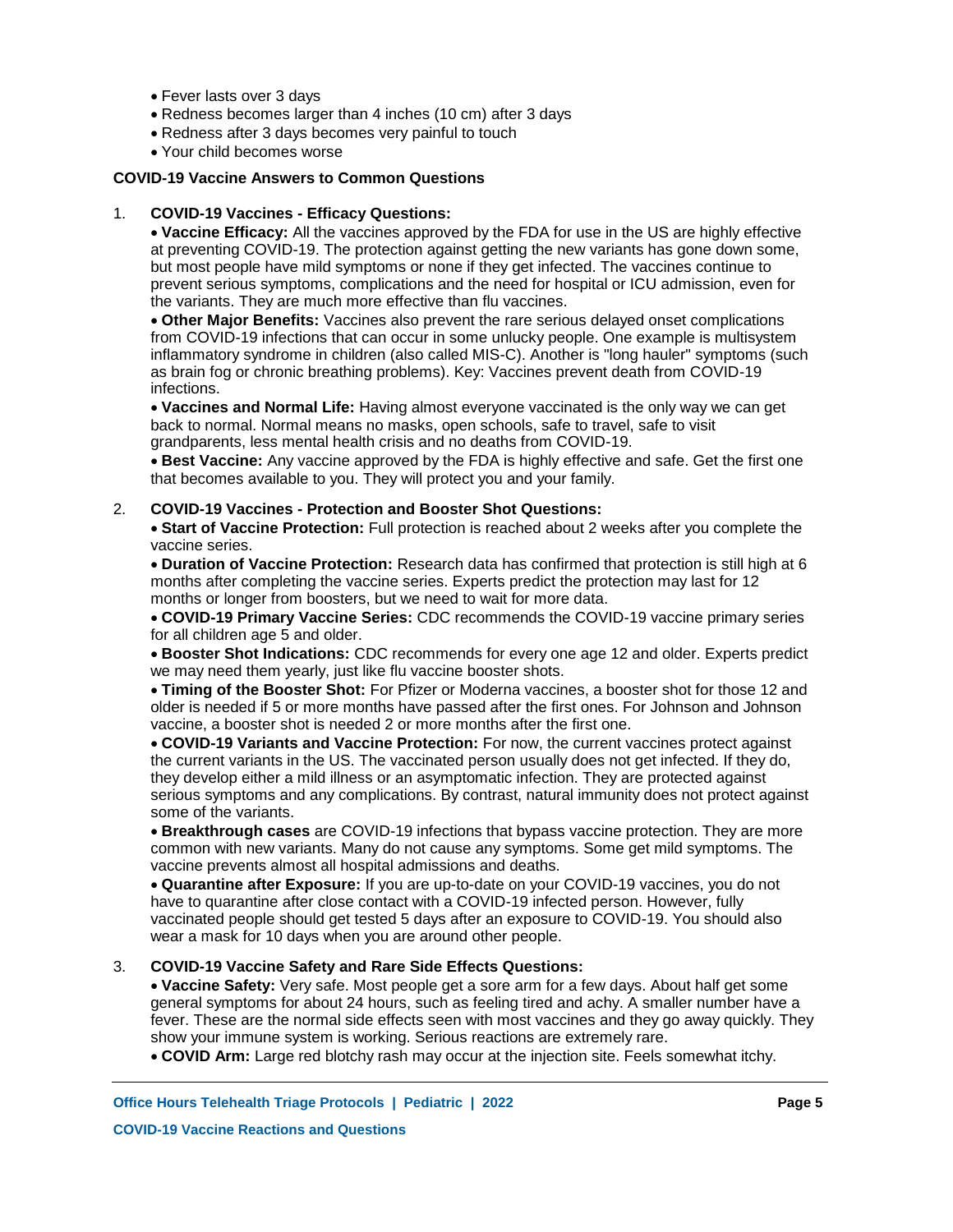Redness can last for a week. It's a harmless local reaction that may or may not occur with next shot. Less than 1 per 100 people have this reaction. Mainly with Moderna vaccine.

**Blood Clot Concerns:** Very rare. Occur in about 1 person per million vaccinated people. Blood clots occur much more commonly in people who get the natural COVID-19 infection. (Note: have NOT occurred with Moderna or Pfizer vaccines)

**Myocarditis Concerns:** Myocarditis is inflammation of the heart muscle. Main symptoms are chest pain and shortness of breath. Symptoms start within 1 week of getting the vaccine. Note to triager: If chest pain is the only symptom, refer to PCP or ED urgently. Very rare side effect of the COVID-19 vaccines. Occurs in about 6 per million vaccinated people. (20 per million in study from Israel) Mainly in teen or young adult males. The symptoms are usually mild and go away quickly. Myocarditis occurs much more commonly in people who get the natural COVID-19 infection and is more severe in them.

#### **COVID-19 Vaccines - Eligibility and Special Patient Questions:** 4.

**Adults:** Approved for all age groups.

**Children and Teens:** Currently approved for 5 years and older. Results: strong protection and very safe (normal side effects). Importance: while most children have mild or asymptomatic infections, they can get rare complications such as MIS-C. Also, they can innocently transmit the disease to others.

**Pregnant Women:** Vaccines are approved and safe.

**Breastfeeding Mothers:** Vaccines are approved and safe. Studies show that breastmilk passes antibody protection against COVID-19 to the baby.

**Underlying High Risk Conditions:** Vaccines are approved and safe. These patients need the vaccine protection the most. If you have questions about a specific condition, discuss with your doctor.

**Person Already had the Disease:** Get the vaccine. It provides higher levels of antibodies and better protection than the natural disease. Restriction: not approved until you are over any acute symptoms and the 10 days of isolation have passed.

Go to CDC website for other questions: https://www.cdc.gov/coronavirus/2019-ncov/vaccines

#### **COVID-19 Vaccine - Reasons to Postpone Questions:** 5.

**Positive COVID-19 Test with Symptoms:** If your child has a positive COVID-19 test, the vaccine should be postponed for a full 10 days, fever is gone for over 24 hours without fever meds, and the symptoms are resolving (gone or almost gone).

**Positive COVID-19 Test without Symptoms:** If your child has a positive COVID-19 test without symptoms, the vaccine should be postponed for a full 10 days. The 10 days starts on the day the test sample was collected.

**Exposed to COVID-19, But No Symptoms:** If your child has been exposed to COVID-19 and is scheduled for the vaccine, the vaccine should be postponed for 10 full days. The 10 days starts on the last day of exposure.

**Child is Sick and Scheduled for Vaccine:** If your child has symptoms compatible with COVID-19, should get a test before receiving the vaccine. If negative and mild illness (such as isolated runny nose or mild diarrhea), can receive the vaccine. For moderate or severe illness (including a fever), the vaccine should be postponed until fever is gone for over 24 hours and symptoms are resolving (gone or mild).

**Flu and COVID-19 Vaccines:** Can be given at the same time. No waiting period needed between the 2 shots.

**After Monoclonal Antibody Therapy:** Vaccine must be postponed at least 90 days.

**Multisystem Inflammatory Syndrome (MIS-C):** Vaccine must be postponed at least 90 days since MIS-C was diagnosed.

#### **Call Back If:** 6.

You have other questions or concerns

# **FIRST AID**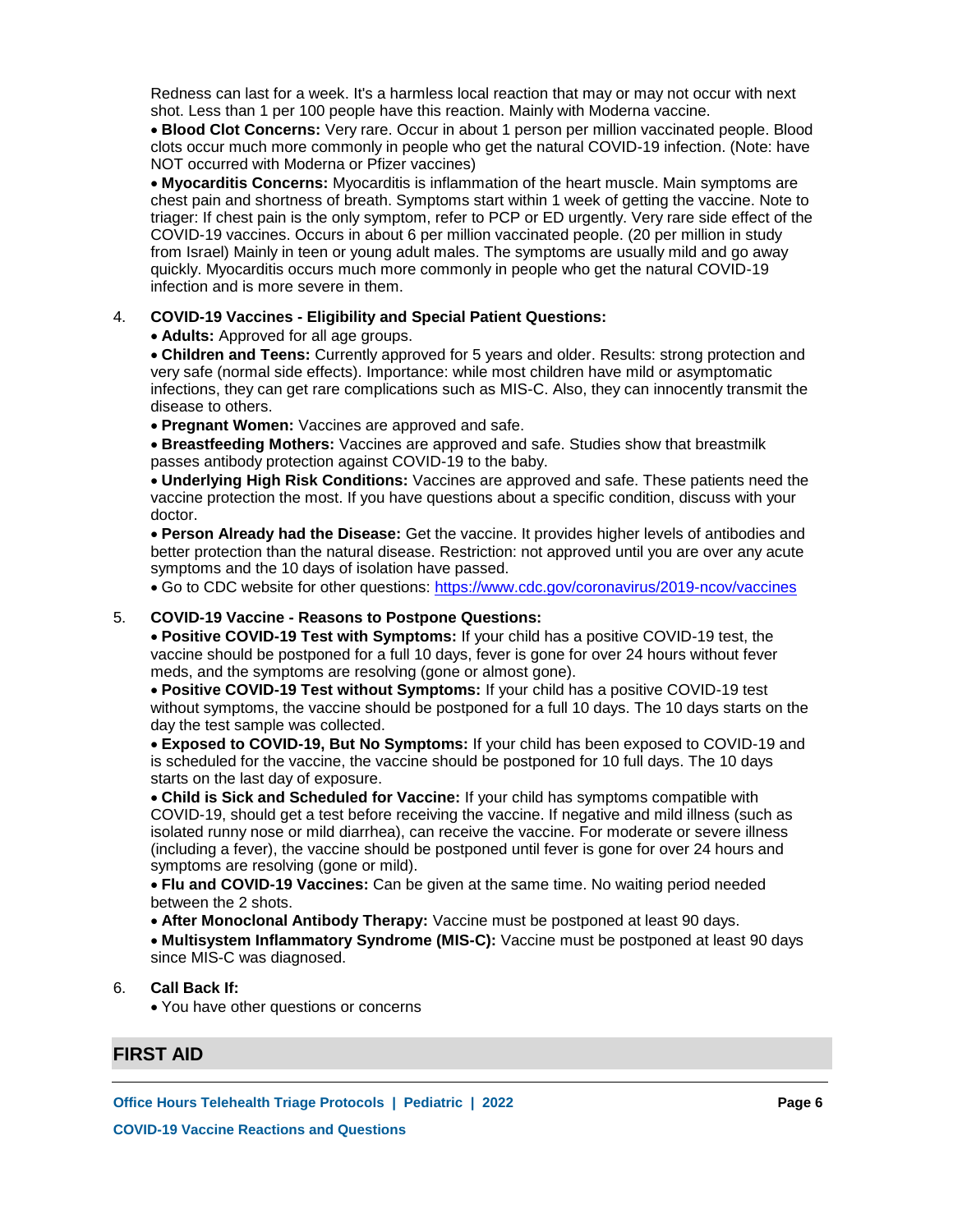# **Matching Pediatric Handouts for Callers**

Printed home care advice instructions for patients have been written for this guideline. If your software contains them, they can be sent to the caller at the end of your call. Here are the names of the pediatric handouts that relate to this topic:

- COVID-19 Vaccines Answers to Common Questions
- Vaccine Reactions Normal
- Vaccine Concerns You're Undecided
- Vaccines Dangerous Infections They Prevent
- Fever How to Take the Temperature
- Fever Myths Versus Facts
- Acetaminophen (Tylenol) Dosage Table Children
- Ibuprofen (Advil, Motrin) Dosage Table Children

# **Types of Reactions**

**Local Injection Site Reaction:** Most local swelling, redness and pain at the injection begins within 24 hours of the shot (rarely 24 to 48 hours.) Usually lasts 2 or 3 days. Occasionally, localized hives or itching occurs at the injection site. They usually last less than 24 hours. Localized hives do not mean your child is allergic to the vaccine.

**Systemic (General) Reaction:** Fever with vaccines usually begins within 24 hours (sometimes starts between 24-48 hours). Headache, myalgias, malaise and poor appetite can also be seen. Systemic symptoms usually last 1 to 2 days. Exception: (live vaccines like MMR and chickenpox). **Anaphylactic Reaction:** Anaphylactic reactions can occur with any vaccine but they are very rare (1:500,000). In addition, they usually start while the child is still in the office where the injection was given, so calls about them are extremely rare.

### **Redness at the Injection Site (Normal Vaccine Reaction) - Rarely Cellulitis**

Local vaccine reactions are normal and a good sign that the vaccine is working.

Bacterial superinfections (e.g., cellulitis, lymphangitis, abscess) at the injection site are extremely rare. Abscesses are more common than cellulitis. In the 1993 report by Simon, 8 out of 9 abscesses required surgical drainage. These were caused by nonsterile vaccine injections contaminated with Group A Strep bacteria. To further document how rare bacterial cellulitis is following a vaccine, there have been no culture confirmed cases of vaccine associated bacterial cellulitis reported in the medical literature in over 20 years. UpToDate lists vaccine reactions as a masquerader of cellulitis and not as a potential cause. (April 2021 access).

Clues from Appearance: Local vaccine reactions usually are blotchy red with indistinct borders. Vaccine reactions also are usually mildly tender, sometimes itchy. Cellulitis usually has confluent spreading redness with sharp borders. It also is very tender to the touch.

Clues from Onset: Redness and fever from a vaccine reaction usually begins within 24 hours following the shot (rarely 24-48 hours). Redness and fever from a bacterial infection usually begins more than 48 hours after the shot (Reason: it takes time for the bacteria to become established and multiply).

Clues from Duration: Redness that is getting worse after 72 hours also could mean that a bacterial infection has occurred. However, this has been reported as a normal finding after COVID-19 vaccine. It's been called "COVID arm".

Reassurance if No Redness: Huge swelling without redness is always an atypical vaccine reaction.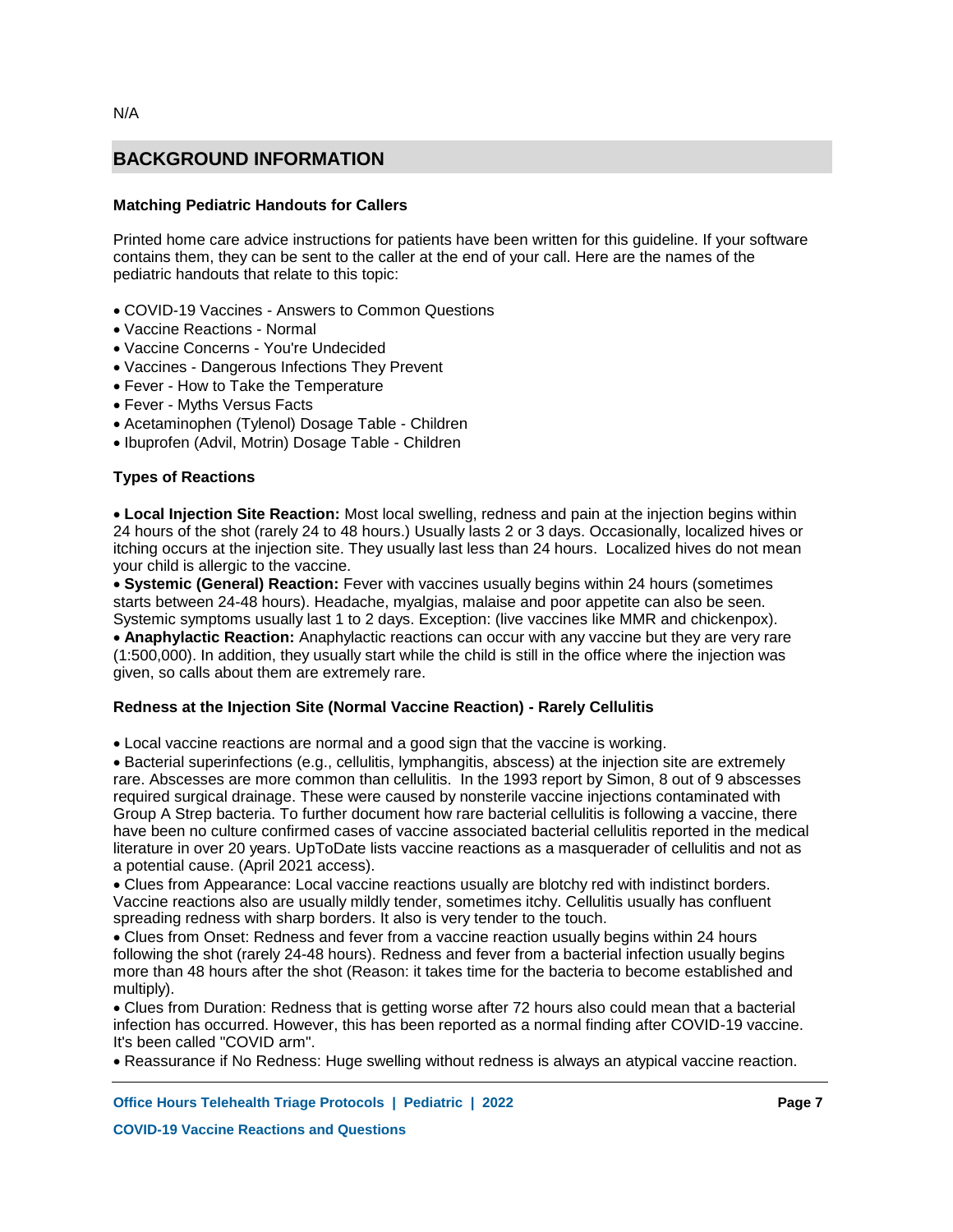Cellulitis always has redness.

Unproven Theory: Excessive redness may occur when an IM vaccine is injected SC rather than IM.

### **Vaccine Injection Site Redness and Pain: Advice to Apply Heat Rather than Cold** (Author's reasoning to support this care advice change)

This protocol now recommends applying warm compresses or a heating pad for local vaccine reactions. This advice applies to local reactions from all injected vaccines. Reason: The goal is to increase blood flow to the injection site. Blood brings lymphocytes and other immune helpers. Warmth may speed up the release of the vaccine into the lymphatic system, making it less concentrated at one site. Heat speeds healing of inflamed tissues.

Boils and Cellulitis: Skin infections are examples where applying heat is standard advice.

Sports Injuries and Ice: The advice to treat with ice or cold compresses comes from how sports injuries are generally treated. But injuries are different. Usually there is some bleeding and cold is thought to prevent the bleeding from recurring. Injuries cause muscle or other tissue damage. Cold is thought to reduce swelling of the damaged tissue. Neither of these reasons apply to vaccine injections. In addition, sports medicine specialists and athletic trainers recommend switching to heat after the first 24 to 48 hours to speed healing.

Research: There is no study comparing the application of heat versus cold for local vaccine reactions. Facts from pathophysiology and the normal inflammatory response would support the use of heat.

Physician Preferences: If the caller states that their PCP recommends treating with cold, the triage nurse should support the PCP's preferred advice. Also, office-based pediatricians and call center medical directors can customize the care advice in this protocol for their facility.

### **Consultants for Heat versus Cold for Vaccine Injection Site Reactions:**

This approach of applying heat to local vaccine reactions was reviewed and is supported by the following vaccine specialists:

Paul Offit MD, Professor of Pediatrics, pediatric infectious disease specialist, medical director of the Vaccine Education Center at Children's Hospital of Philadelphia.

Sean O'Leary MD, Professor of Pediatrics, pediatric infectious diseases specialist, Children's Hospital Colorado, and Vice Chair of the Committee on Infectious Diseases, American Academy of **Pediatrics** 

### **Rare Adverse Reactions for COVID-19 Vaccines**

**Severe allergic reactions** with the COVID-19 vaccine are very rare. Moderna vaccine: 2.5 cases per million doses. Pfizer vaccine: 11 cases per million doses. (CDC report, January 2021). Usually occur within 20 minutes.

**Blood clot concerns:** Very rare. Occur in about 1 person per million vaccinated people. (Note: have NOT occurred with Moderna or Pfizer vaccines)

**Myocarditis Concerns:** Myocarditis is inflammation of the heart muscle. Main symptoms are chest pain and shortness of breath. Symptoms start within 1 week of getting the vaccine. Note to triager: If chest pain is the only symptom, refer to PCP or ED urgently. Very rare side effect of the COVID-19 vaccines. Occurs in about 6 per million vaccinated people. Mainly in teen or young adult males. The symptoms are usually mild and go away quickly. Myocarditis occurs much more commonly in people who get the natural COVID-19 infection and is more severe in them.

### **Prophylactic Acetaminophen Causes Reduced Vaccine Response - AVOID**

• In 2009, a Czech Republic study looked at prophylactic acetaminophen administration after vaccinations. (Pyrmula 2009)

The study included 460 healthy children 9-16 weeks and 12-15 months receiving booster vaccinations.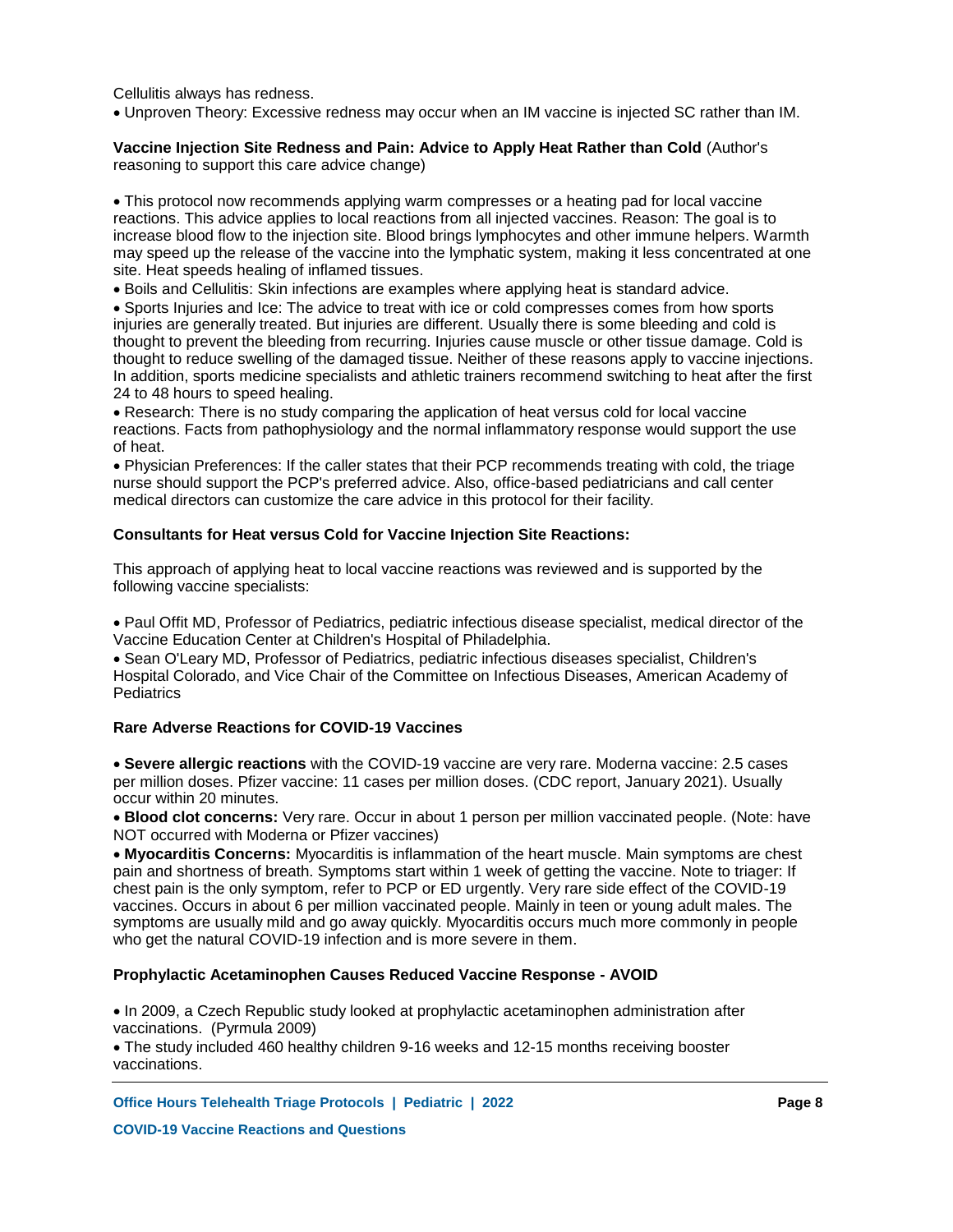Children were randomly assigned to 2 groups: those who were given acetaminophen in 3 doses during the 24 hours post-vaccine versus no post-vaccine antipyretic treatment.

Blood samples were drawn to determine the immunogenicity of vaccinations at 1 month after the injection.

The study concluded that acetaminophen led to reduced immunogenic responses regardless of the presence of fever.

• In 2018, an Australian study on 3300 children confirmed the Czech study results. Children who received antipyretics after an influenza vaccine had a lower antibody response. (Li-Kim-Moy, Pediatr Infect Dis J, 2018).

Application: This Immunization Reaction guideline has never recommended giving antipyretics prophylactically before receiving vaccines. Antipyretics are only recommended for fever over 102 F or for severe pain following immunizations. Furthermore, it is only recommended as needed based on symptoms, not dosed at regular intervals.

Summary: No national organization (e.g., the AAP) has changed their recommendations for pre- or post-immunization care based on these 2 studies. For now, this protocol is in compliance with the findings. More research is needed to further confirm that these findings are valid and clinically important.

### **Vaccines on the Go - a Free App from CHOP**

This is a consumer app for vaccine facts.

- This free app answers any vaccine question a parent might have.
- It is evidence-based and up-to-date.
- Source: Children's Hospital of Philadelphia (CHOP)
- Recommend it to your worried callers.

# **REFERENCES**

- Ackerson BK, Sy LS, Glenn SC, et al. Pediatric vaccination during the COVID-19 pandemic. Pediatrics. 2021 Apr 15:e2020047092. 1.
- American Academy of Pediatrics. Reaffirmation: responding to parents who refuse immunization for their children. Pediatrics 2013:131:e1696. 2.
- American Academy of Pediatrics: Committee on Infectious Diseases. Immunization Reactions. In Pickering L, ed. 2021 Red Book. 32 ed. Elk Grove Village, IL: 2021. 3.
- Blumenthal KG, Freeman EE, Saff RR, et al. Delayed large local reactions to mRNA-1273 vaccine against SARS-CoV-2 [published online ahead of print, 2021 Mar 3]. N Engl J Med. 2021 Mar 3. 4.
- Bohlke K, Davis RL, Marcy SM, et al. Risk of anaphylaxis after vaccination of children and adolescents. Pediatrics. 2003;112:815-820. 5.
- Dionne A, Sperotto F, Chamberlain S, et al. Association of Myocarditis With BNT162b2 Messenger RNA COVID-19 Vaccine in a Case Series of Children. JAMA Cardiol. 2021 Aug 10. 6.
- Franck L, Gay CL, Lynch M, Lee KA. Infant sleep after immunization: Randomized controlled trial of prophylactic acetaminophen. Pediatrics. 2011;128(6):1100-1108. 7.
- Jackson LA, Yu O, Nelson JC, et al. Injection site and risk of medically attended local reactions to acellular pertussis vaccine. Pediatrics 2011;127;e581-e587. 8.
- Jain SS, Steele JM, Fonseca B, et al. COVID-19 Vaccination Associated Myocarditis in Adolescents. Pediatrics, Nov 2021, 148 (5) e2021053427. 9.